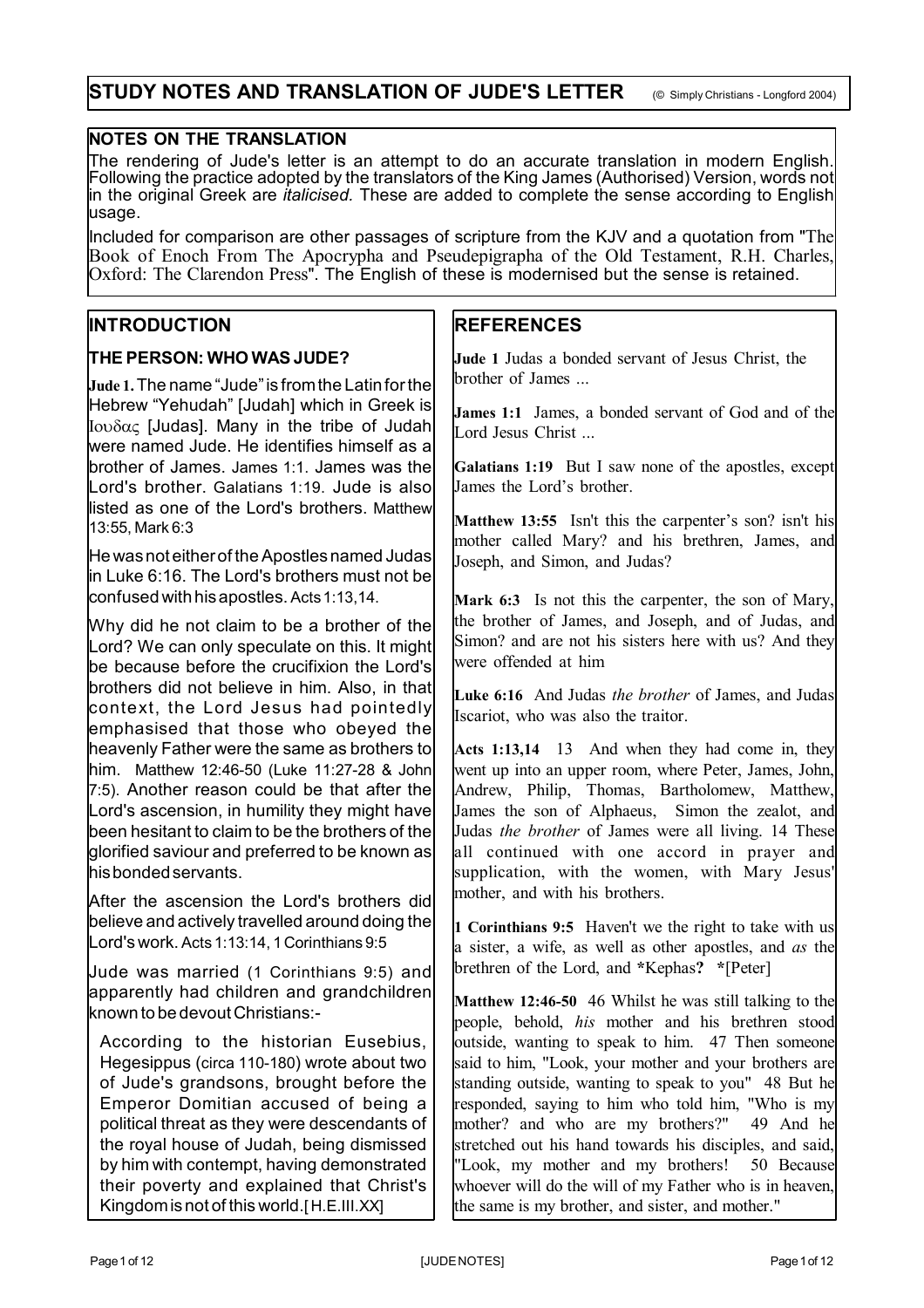| THE LETTER'S ANTIQUITY                                                                                                                                                                                                                                                                                                                    | Luke 11:27-28 27  a  woman  said to him, "Blest                                                                                                                                                                                                                                  |
|-------------------------------------------------------------------------------------------------------------------------------------------------------------------------------------------------------------------------------------------------------------------------------------------------------------------------------------------|----------------------------------------------------------------------------------------------------------------------------------------------------------------------------------------------------------------------------------------------------------------------------------|
| Origen (circa AD185-251) quoted it                                                                                                                                                                                                                                                                                                        | is the womb that bore you, and the breasts which you                                                                                                                                                                                                                             |
| as                                                                                                                                                                                                                                                                                                                                        | sucked." 28 But he said, "Yes, rather, they are blest                                                                                                                                                                                                                            |
| scripture. [Strom III.ii & Paed III.viii]                                                                                                                                                                                                                                                                                                 | who hear the word of God, and observe it."                                                                                                                                                                                                                                       |
| It is in the Muratorian Fragment (circa AD 170).<br>This puts it even earlier.                                                                                                                                                                                                                                                            | <b>John 7:5</b> neither did his brothers believe in him.                                                                                                                                                                                                                         |
| It must have been written before AD 68                                                                                                                                                                                                                                                                                                    | Jude 17&18 17 But you, beloved, remember the things                                                                                                                                                                                                                              |
| because it does not mention the traumatic                                                                                                                                                                                                                                                                                                 | previously said by the apostles of our Lord Jesus                                                                                                                                                                                                                                |
| events of AD 68 to 70. If it had been written                                                                                                                                                                                                                                                                                             | Christ, 18 that they used to tell you how, in the last                                                                                                                                                                                                                           |
| after the destruction of Jerusalem and the                                                                                                                                                                                                                                                                                                | era, there would be scoffers, who would go after their                                                                                                                                                                                                                           |
| temple then it would have been an ideal                                                                                                                                                                                                                                                                                                   | own impious* craving. * (insolent towards God)                                                                                                                                                                                                                                   |
| illustration for Jude to use in verse 5 to                                                                                                                                                                                                                                                                                                | 2 Peter 2:1  there will be false teachers amongst you,                                                                                                                                                                                                                           |
| illustrate the judgement of God on the wicked.                                                                                                                                                                                                                                                                                            | who will secretly bring in damnable heresies, even                                                                                                                                                                                                                               |
| There are many similarities between Jude's<br>letter and Peter's second letter, particularly<br>chapter two. But there is a significant<br>difference. Peter speaks of the evils as a future<br>threat. Jude speaks of them as a present<br>problem. Errors in the church had begun and<br>were beginning to accelerate (2. Peter 2:1-3). | denying the Lord who bought them, and bring upon<br>themselves swift destruction. 2 And many will follow<br>their destructive ways. Because of them the way of<br>truth will be slandered 3 And motivated by greed,<br>they will make merchandise of you with deceitful<br>words |
| So Jude would have been written a while after                                                                                                                                                                                                                                                                                             | 2 Peter 3:3 Knowing this first, that, in the last days,                                                                                                                                                                                                                          |
| Peter's second letter. Compare Jude 17&18                                                                                                                                                                                                                                                                                                 | scoffers will come, pursuing their own lusts,                                                                                                                                                                                                                                    |
| with 2. Peter 3:3, Acts 20:29, and 2 Timothy                                                                                                                                                                                                                                                                                              | Acts 20:29 Because I know this, that after my                                                                                                                                                                                                                                    |
| 3:1. It helps to read 2nd. Peter chapter 2 in                                                                                                                                                                                                                                                                                             | departure grievous wolves will enter in among you,                                                                                                                                                                                                                               |
| conjunction with Jude's letter.                                                                                                                                                                                                                                                                                                           | not sparing the flock.                                                                                                                                                                                                                                                           |
| Some scholars think Jude's letter might have                                                                                                                                                                                                                                                                                              | 2 Timothy 3:1 Also know this, that in the last days                                                                                                                                                                                                                              |
| been written in Aramaic because of its                                                                                                                                                                                                                                                                                                    | perilous times will come.                                                                                                                                                                                                                                                        |
| Hebraisms. Another explanation could be that                                                                                                                                                                                                                                                                                              | 1 Corinthians 5:1-2 1 It is commonly reported that                                                                                                                                                                                                                               |
| Jude dictated it in Aramaic. A more likely                                                                                                                                                                                                                                                                                                | there is fornication amongst you, and such fornication                                                                                                                                                                                                                           |
| explanation could be that, being a Hebrew, his                                                                                                                                                                                                                                                                                            | as is not even mentioned amongst the Gentiles, that                                                                                                                                                                                                                              |
| Greek had Hebraic idioms.                                                                                                                                                                                                                                                                                                                 | someone would take his father's wife. 2 and you are                                                                                                                                                                                                                              |
| TO WHOM WRITTEN AND WHY?                                                                                                                                                                                                                                                                                                                  | conceited, rather than grieved, that he who has done<br>this deed might be removed from amongst you.                                                                                                                                                                             |
| Whereas his brother James' letter appears to                                                                                                                                                                                                                                                                                              | 1 Corinthians 6:9-18 9 Don't you know that the                                                                                                                                                                                                                                   |
| have been written mainly for Jewish                                                                                                                                                                                                                                                                                                       | unrighteous will not inherit the kingdom of God?                                                                                                                                                                                                                                 |
| Christians, Jude seems to be writing to                                                                                                                                                                                                                                                                                                   | Don't be deceived: neither fornicators, nor idolaters,                                                                                                                                                                                                                           |
| Christians from a heathen background. He                                                                                                                                                                                                                                                                                                  | nor adulterers, nor effeminate, nor abusers of                                                                                                                                                                                                                                   |
| does not introduce any new teaching. He                                                                                                                                                                                                                                                                                                   | themselves with mankind, 10 Nor thieves, nor                                                                                                                                                                                                                                     |
| encourages them to steadfastly hold to the                                                                                                                                                                                                                                                                                                | covetous, nor drunkards, nor revilers, nor extortioners,                                                                                                                                                                                                                         |
| complete body of faith already received (v.4).                                                                                                                                                                                                                                                                                            | shall inherit the kingdom of God.  13 the body is                                                                                                                                                                                                                                |
| It appears from verses 3 and 4 that the                                                                                                                                                                                                                                                                                                   | not for fornication, but for the Lord; and the Lord for                                                                                                                                                                                                                          |
| criticism was directed against an antonomian                                                                                                                                                                                                                                                                                              | the body.  16 What? Don't you know that he who is                                                                                                                                                                                                                                |
| type of gnosticism. Gnostics claimed to have                                                                                                                                                                                                                                                                                              | joined to a harlot is one body? Because he says "two                                                                                                                                                                                                                             |
| superior knowledge to ordinary Christians.                                                                                                                                                                                                                                                                                                | will be one flesh"  18 Flee fornication. Every sin that                                                                                                                                                                                                                          |
| Antinomians rejected moral restraints,                                                                                                                                                                                                                                                                                                    | a man does is outside the body; but he who commits                                                                                                                                                                                                                               |
| teaching and practising greed and immorality                                                                                                                                                                                                                                                                                              | fornication sins against his own body.                                                                                                                                                                                                                                           |
| whilst claiming to be inwardly spiritually                                                                                                                                                                                                                                                                                                | 1 Corinthians 11:17-18 17 Now in this  I do not                                                                                                                                                                                                                                  |
| purified by God's grace. 1. Corinthians 5:1-2,                                                                                                                                                                                                                                                                                            | praise you,  18 because first of all, when you come                                                                                                                                                                                                                              |
| $6:9-18$ & 11:17-18 illustrate some of the evils                                                                                                                                                                                                                                                                                          | together in the assembly, I hear that there are splits                                                                                                                                                                                                                           |
| affecting the church.                                                                                                                                                                                                                                                                                                                     | amongst you; and I partly believe it                                                                                                                                                                                                                                             |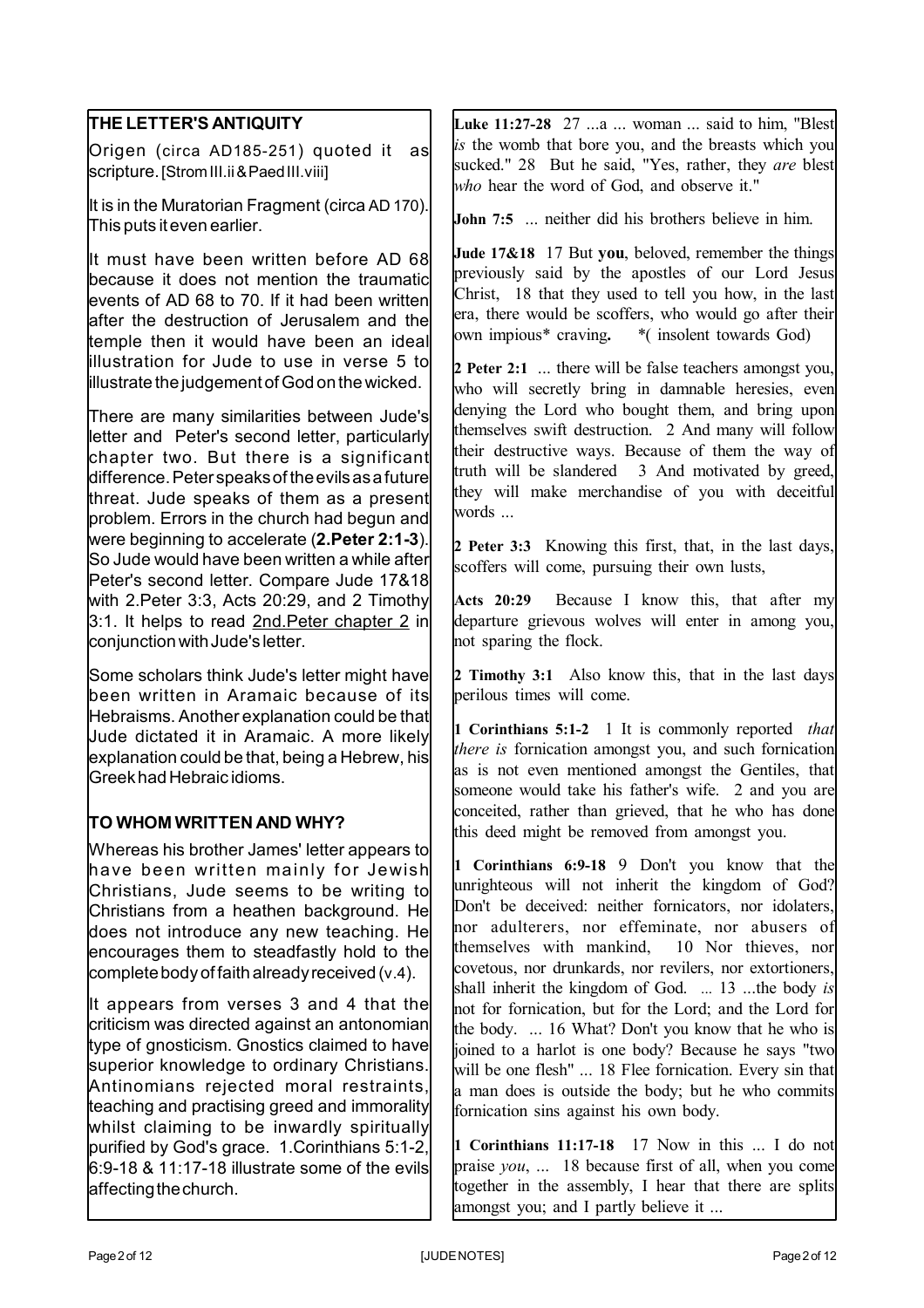# **STUDY NOTES**

**1** Who was Jude? See the INTRODUCTION.

**"sacred"** All true Christians are called sacred, having been made sacred by God and in God.

**["invited** *people***"** ( $\kappa \lambda \eta \tau o \varsigma$ ) is a dative adjective which coupled with the dative article "the" is an indirect object of the verb "made sacred".  $\kappa\lambda\eta\tau$ oc is from καλεω which means to call or to invite.]

**"invited** *people***"** is placed at the end of the sentence in the Greek text. This is probably to emphasise that the letter is addressed to those who are invited and are made sacred - not to those present in the church who stealthily creep in (see verse 4),

God invites us to believe the truth by the message of the Gospel. This is the way God chooses people. 2.Thessalonians 2:13-14. Those who obey the gospel are referred to as "called" and "chosen" (e.g. Romans 8:28. Revelation 17:14 AV).

## **2 "be increased"** (in the AV. "multiplied"). Knowing God and Jesus our Lord brings inner peace. 2. Peter 1:2.

**3 "contend for the faith"** Here the word "faith" means the body of teaching which we have to believe and follow. Jude does not introduce any new teaching in this letter. The body of faith was already complete.

**"making every effort ... is necessary"** It was and is vitally important that the pure unadulterated original faith is taught and practised. That is why Jude wrote this letter. Similarly the apostle Paul emphatically insisted that no modification of the original gospel message can be tolerated. Galatians 1:8-9

We must abandon all men's creeds and return to the pure teaching given in the New Testament, to the Lord's church, in faith and practice.

**"summon"** (παρακαλεω) literally means "call to one's side". They benefited from a "mutual salvation". Jude appeals for a mutual effort to preserve the faith on which it is based.

The complete faith was given once and for all time. No one has any right to add to it or to take away from it or to modify it.

**4a "creep in stealthily"** False Christians, antichrists, advocating and living lifestyles diametrically opposed to the spirit of Christ. 1 John 2:19,22 Galatians 2:4-5.

# **JUDE'S LETTER** (a direct translation)

**1** Judas a bonded servant of Jesus Christ, the brother of Jacob [James], to the\$ invited\* *people,* made sacred in# God the father, and preserved for Christ Jesus.

<sup>\$</sup>(τοις) \*(κλητος) <sup>#</sup>(εν).

**2 Thessalonians 2:13-14**

13 God has from the beginning chosen you to salvation through sanctification of the Spirit and belief of the truth: 14 Unto which he called\* you by our gospel, to obtaining our Lord Jesus Christ's glory.  $*(\kappa \alpha \lambda \epsilon \omega)$ 

**2** Mercy to you, and peace and love be increased.

> **2 Peter 1:2** Grace and peace be multiplied to you through the knowledge of God, and of Jesus our Lord,

**3** Dearly loved, in making every effort to write to you about this mutual salvation, it is necessary that I write to summon\* you to contend for the faith which is once delivered to the sacred *people*.

 **4a** because some persons creep in stealthily.  $*(\pi \alpha \rho \alpha \kappa \alpha \lambda \epsilon \omega)$ 

### **Galatians 1:8-9**

8 But though we, or an angel from heaven, preach any other gospel to you than that which we have preached to you, let him be accursed. 9 As we said before, so now I say again, If any *man* preach any other gospel to you than that you have received, let him be accursed.

#### **1 John 2:18-19**

18 Little children, it is the last time: and as you have heard that antichrist will come, even now are there many antichrists; by which we know that it is the last time. 19 They went out from us, but they were not of us; ...

## **Galatians 2:4-5.**

4 And that because of false brethren brought in secretly, who came in privily to spy out our liberty which we have in Christ Jesus, that they might bring us into bondage: 5 Not even for an hour did we yield in subjection; that the truth of the gospel might continue with you.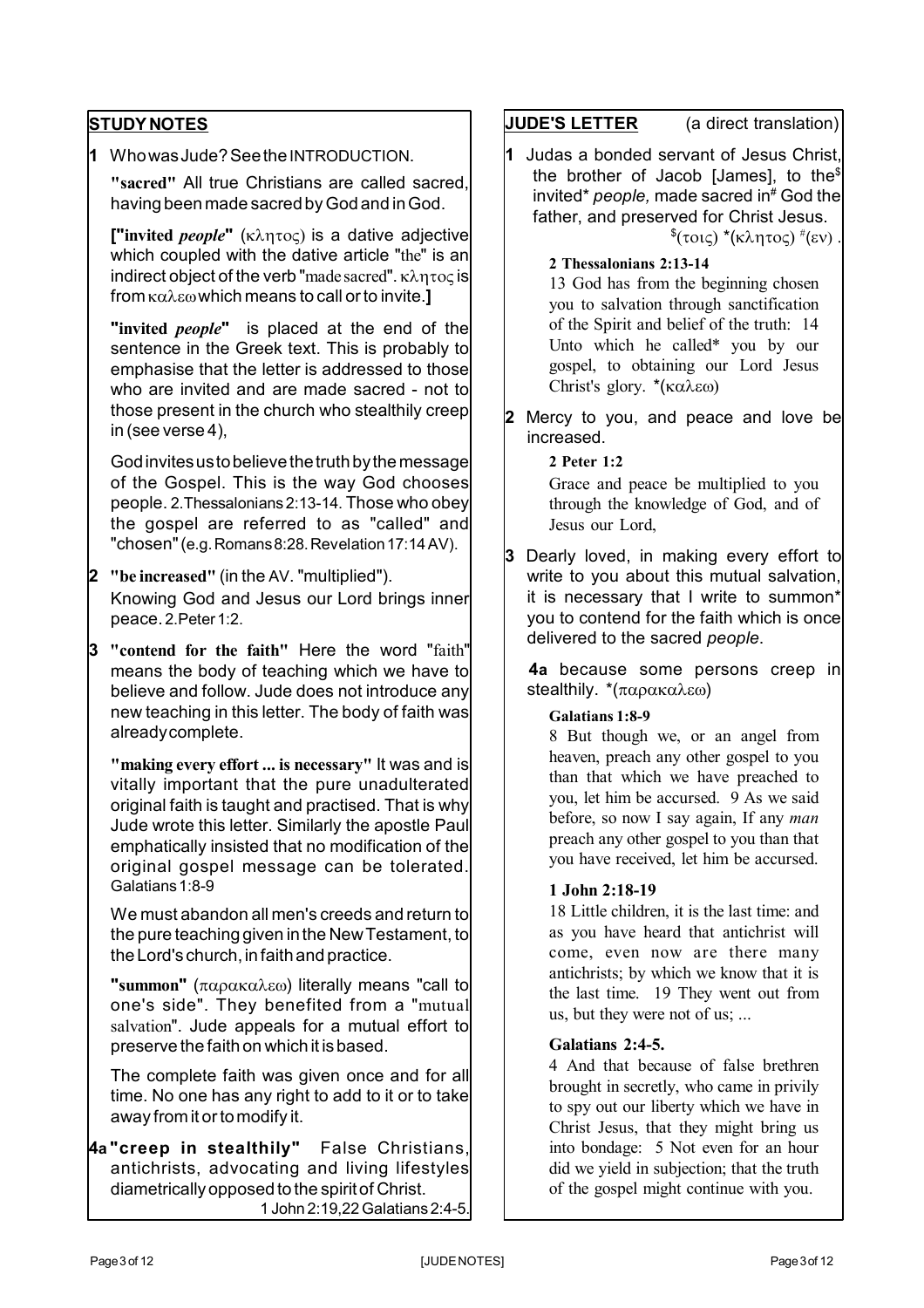**4b"These ... were already listed ... for this condemnation."** The AV. reads: 'who were before of old ordained to this condemnation.' "already" (AV "of old") is from  $\pi \alpha \lambda \alpha_1$  which refers to events in the past, whether distant or recent. It is never used of anything decided before creation of the world.\$ So the word "listed" (AV. "ordained") cannot be about a matter foreordained before creation. **"listed"** (προγραφω) means: written previously or recorded beforehand. God was well aware of and had made note of their wickedness. **"accusation"** κριμα forensically: the case to be decided in court or the sentence passed by the judge. They are to be put on trial. <sup>\$</sup> Here is every occurrence of the word  $\pi \alpha \lambda \alpha$ :-Matthew 11:21 Mark 15:44, (Luke 10:13 "a great while ago", Hebrews 1:1 "in time past", **c.p. 2.Peter 1:9** "old sins"). **5 "remind"** The seriousness of vital issues must never be forgotten. This is to ensure that the original teaching is not forgotten or set aside. **2 Peter 1:12** ... I will not be negligent to put you always in remembrance of these things, though ye know *them*, and be established in the present truth. **"since"** Examples of the past are used to show that God will not overlook distrust, rebellion or immorality, or let them go unpunished. **"removes"** When God brought the children of Israel out of Egypt he punished all those who persistently distrusted him. Hebrew 3:17,19 (read Numbers chapters 13 and 14) **6** Evidently the angels who sinned (**c.p. 2 Peter 2:4**), being dissatisfied with their God given role, abdicated their responsibilities and deserted their post. So God is keeping them permanently bound until the day of judgement. God detains the unjust until the judgement day then they will be punished. (**c.p. 2 Peter 2:9**), **7** The punishment of Sodom and Gomorrah\* is an example of God's condemnation of illicit sexual activity and of all impiety. (**c.p. 2 Peter 2:6**) \*(Genesis chapters 18 and 19) **8 "despite"** Lessons from the past are ignored. (**c.p. 2 Peter 2:10**) **4b**These *persons* were already\* listed *to be tried* for this accusation# **:** impious people, changing our God's favour into hedonism and denying the only Master, God and our Lord Jesus Christ.  $^*(\pi\alpha\lambda\alpha\iota)\mathrel{{}^*\!\!(} A$  Greek legal term) **Matthew 11:21** Woe to you, Chorazin! woe to you, Bethsaida! for if the mighty works, which were done in you, had been done in Tyre and Sidon, they would have repented **long ago** in sackcloth and ashes. **Mark 15:44** And Pilate marvelled if he were already dead: and calling *unto him* the centurion, he asked him whether he had been **any while** dead. **5** You have perceived this once, yet I must remind you, since:- Out of the land of Egypt, the Lord removes those distrusting him, saving the second generation of people. **Hebrews 3:17,19** 17 ... with whom was he grieved *for* forty years? *was it* not with those who had sinned, whose carcases fell in the wilderness? 19 So we see that they could not enter in because of disbelief. **6** He has kept in eternal bonds in black darkness until the great judgement day, the angels *who were* not only neglecting their *exclusively* eminent *role\** but *were* also deserting their own dwelling. \*(compare this with Hebrews 1:7 and 14) **7** Even as Sodom and Gomorrah (and the cities round about them, in like manner with them) practising fornication and going away after other flesh are *constantly* held up as an example of perpetual fire, suffering judgement. **1 Corinthians 10:5-12** 5 ...with many of them God was not well pleased: for they were overthrown in the wilderness. 6 Now these things were our examples, to the intent we should not lust after evil things, as they also

Page 4 of 12 Page 4 of 12 Page 4 of 12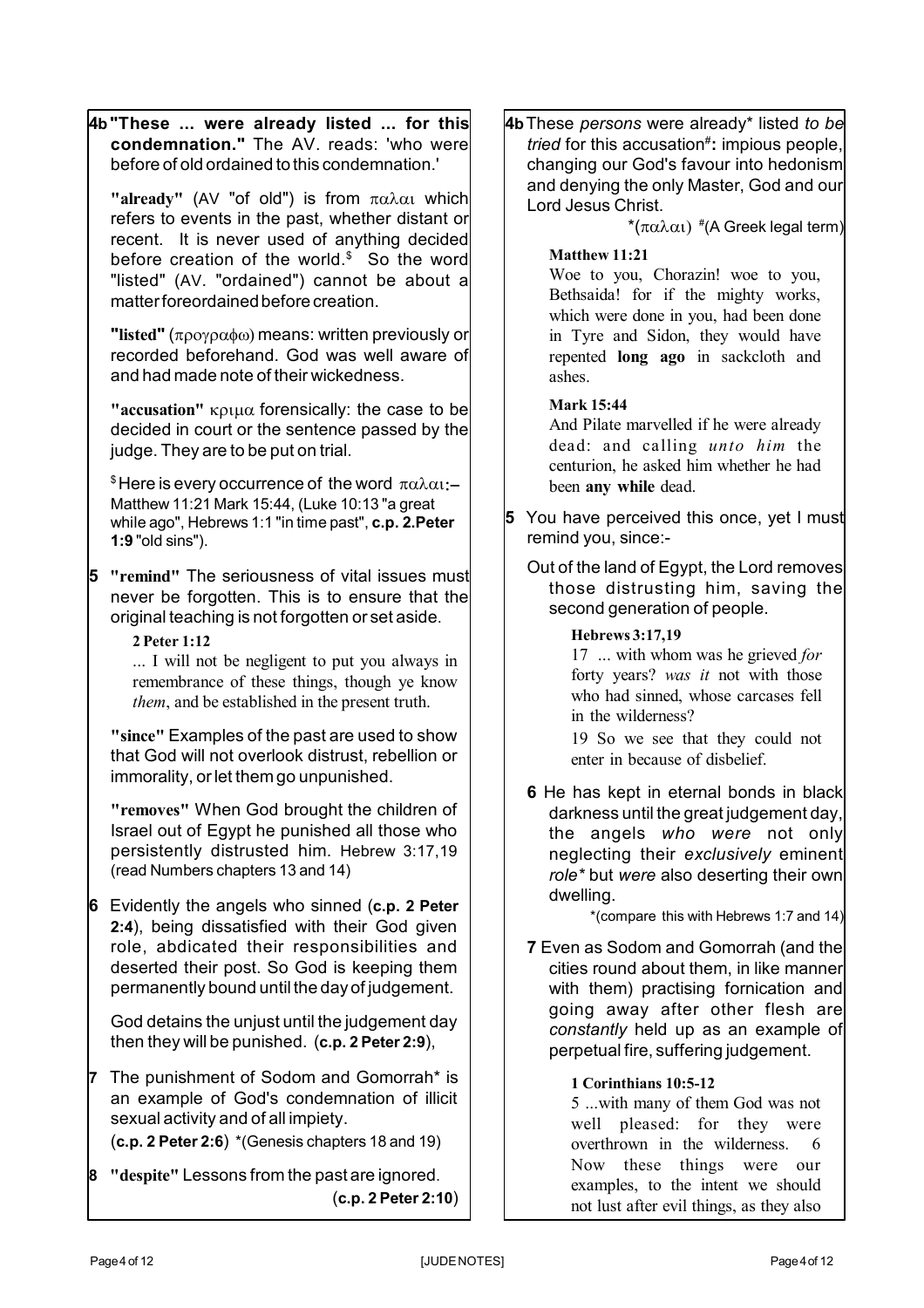- **9** In Zechariah 3:1-5. Satan<sup>#</sup> is accusing Joshua son of Josedech, of not being fit to be the high priest, to the angel of the LORD. The LORD intervenes saying Joshua is "a brand plucked out of the fire" (see v.23 "snatching *them* out of the fire"). Perhaps Satan also confronted Michael in a similar manner over Moses' body because, Moses had struck the rock when God had told him to speak to the rock (Numbers 29:7-13, **c.p. 2.Peter 2:11**). However, why the disagreement over the body? See appendix 1 "MOSES' BODY"
- **10** See the comment on the soul in verse 19. Satan the accuser slanders and these false brethren slander spiritual morals failing to understand them because they are entirely governed by their physical desires, being spiritually devoid. (**c.p. 2.Peter 2:12** where AV."natural" ( should be "physical").
- **11 "manner of life"** ( $\sigma \delta \sigma \varsigma$ ) way, literally or figuratively.

The apostle John seems to imply that Cain was figuratively *an offspring* of the cause of troubles (that is Satan) and that his actions were evil but his brother Abel's were right (1.John 3:12). In what way were Cain's actions troublesome?

**"Cain's manner of life."** Cain was morose because God respected Abel's sacrifice and rejected his. (Genesis 4:3-8). If he had done it right, his sacrifice would have been accepted (Genesis 4:7). However the word "actions" (1.John 3:12). refers to more than the one act of offering a sacrifice. Cain was a troublesome person. This suggests he had an awkward disposition that always wanted to have things his own way and became disgruntled if he couldn't. Hence the subsequent confrontation with his brother which led to murder, the first murder.

The self interested false Christians tended to get nasty toward those who upheld the word of God.

**"embroiled in Balaam's error"** The elders of Moab and Midian wanted Balaam to put a curse on the children of Israel. God told him not to get involved with them, however increased pressure and bribery persuaded Balaam to have several more attempts.

(**c.p. 2 Peter 2:15,16.** See Numbers 22 to 24)

The minds of the false Christians were so distorted that they had no conscience about using the church as a source of income.

lusted. 7 Also don't you be idolaters, as *were* some of them; as it is written, 'The people sat down to eat and drink, and rose up to play.' 8 Neither let us commit fornication, as some of them committed, and three and twenty thousand fell in one day. 9 Neither let us tempt Christ, as some of them also tempted, and were destroyed by snakes. 10 Neither murmur ye, as some of them also murmured, and were destroyed by the destroyer. 11 Now all these things happened to them for examples: and they are written for our admonition, upon whom the ends of the world are come. 12 Wherefore let him who thinks he stands take heed lest he fall.

- **8** despite that, these dreamers are not only polluting the body in the same way but are also setting aside *divine* lordship, and are even slandering *divine* authority,
- **9** Yet Michael, the archangel, whilst disputing with the devil<sup>#</sup> (he was reasoning about Moses body) hesitates to bring *against him* a charge of slander\* but says, "The Lord censure you".
	- # [διαβολος an accuser]
	- \*  $\lceil \beta \lambda \alpha \sigma \phi \eta \mu \alpha \rho \rangle$  blasphemy, slander
		- **Zechariah 3:2**

the LORD said to Satan, The LORD rebuke you, O Satan; even the LORD who has chosen Jerusalem rebuke you: *is* not this a brand plucked out of the fire?

**10** But these slander\* everything they have not understood, moreover, everything they *happen to* be focusing on physically# (like the irrational animals), by these they are being corrupted.

 $[^{\ast}β\lambdaασφημεω$  blaspheme, slander.  $^{\#}φυσικος]$ 

**11** Woe to them because:

they adopt Cain's manner of life,

### **1 John 3:12**

Not as Cain, *who* **was of that wicked\*** *one***,** and slew his brother. And wherefore slew he him? Because his own actions were evil\*, and his brother's were right.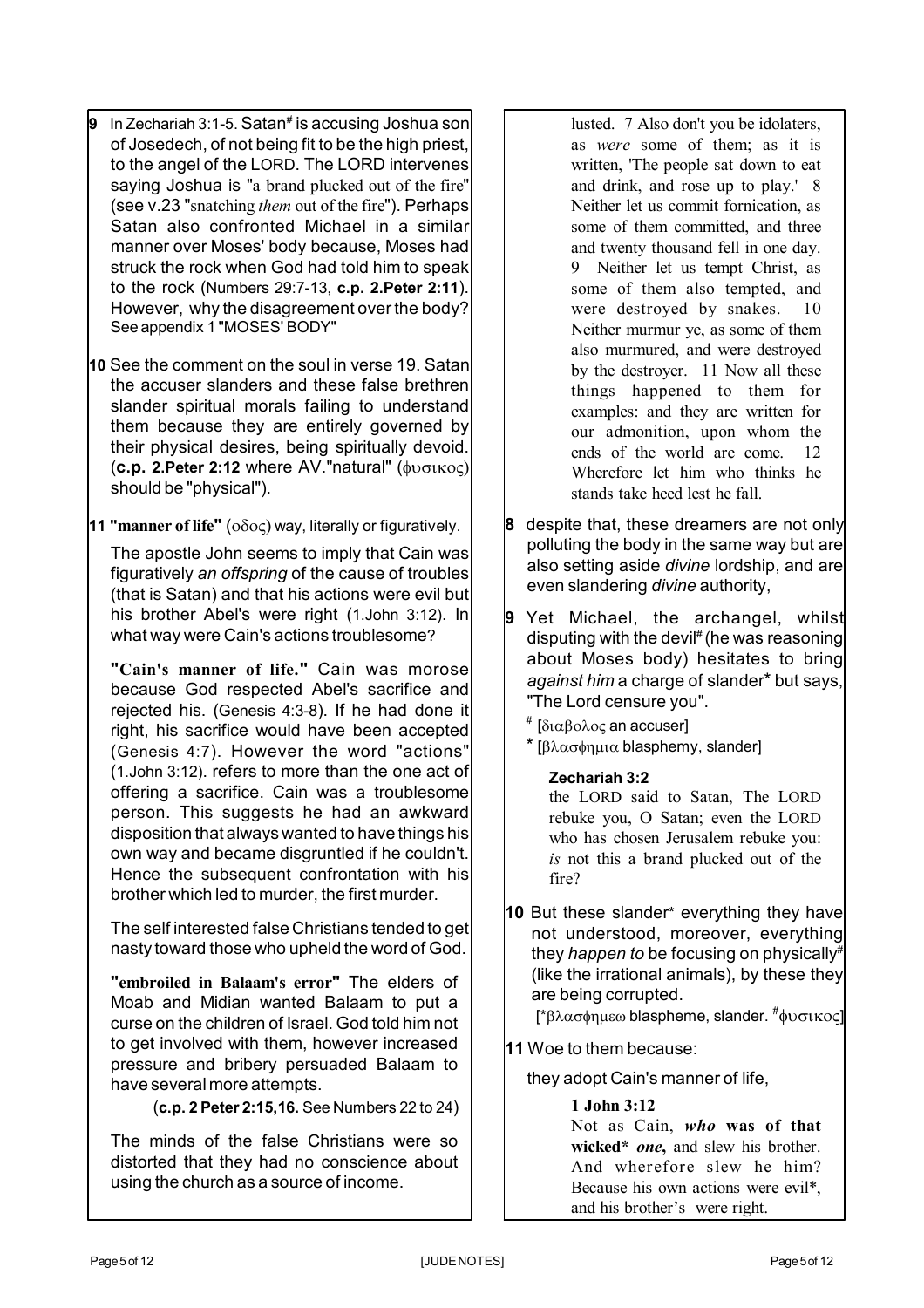**"the rebellion of Korah perish"** God had sanctified the sons of Aaron to be priests. The sons of Korah objected and raised prestigious support from other tribes in rebellion against Moses and Aaron. God slew them and their supporters for their audacity. (see Numbers 16:1-41)

In the church, those opposing Divine principles were raising supporters in rebellion against the faithful.

**12 "gatherings of love"** literally: 'the loves' (  $\alpha$ <sup>y</sup> $\alpha$  $\pi$  $\alpha$ <sub>1</sub> $\varsigma$ ). Jude is probably drawing his illustration from the Greek custom of having communal friendship meals, called "the loves." This practise might have given rise to the abuses at Corinth. Paul's rebuke "have you not homes to eat and to drink in?" 1.Corinthians 11:22. condemned the practice of turning the Lord's supper into a common meal.

See appendix 2 "LOVE FEASTS"(**c.p. 2 Peter 2:13,17**)

**"sunken rocks"** Like the danger posed by hidden rocks in the sea, the loving fellowship of the faithful was at risk from the sneaks (verse 4) who brazenly put on the appearance of Christlike friendship but were out to take advantage of and shipwreck the faith of the church. They pretended to be the source of spiritual wisdom whilst really their devious teaching produced spiritual death, reasoning black is white and white is black. Isaiah 5:20.

- **13 "foaming out, of themselves"** as though they were spewing out the evil within. It is what comes out of a man's mouth that makes him unfit company. Matthew 15:11,18, Proverbs 23:7. **(c.p. 2 Peter 2:17).**
- **14 "the seventh from Adam"** distinguishes him from Cain's son. (Genesis 4:17, 5:18)

In scripture, Enoch and Elijah are unique. Enoch did not die. God took him [Genesis 5:24] and Elijah also did not die. He was taken directly to heaven [2 Kings 2:11]. Enoch walked with God and pleased God [Hebrews 11:5].

Enoch's predictions are not recorded anywhere else in scripture. We do not need to conclude that Jude quoted from "scripture". He could have quoted from a well known historically reliable document. [The same can be said of the book of Jasher. Joshua 10:13 & 2 Samuel 1:18].

There was a "Book of Enoch" in circulation in

 $*$  [ $\pi$ ovn $\rho$ o $\varsigma$  – troublesome]

## **Genesis 4:7**

If you do well, will you not be accepted?

and are embroiled in Balaam's error of seeking financial gain,

# **1 Timothy 6:5**

Perverse disputing of men of corrupt minds, and destitute of the truth, supposing that gain is godliness: from such withdraw yourself.

and in the rebellion of Korah perish.

**12** These *folk* are sunken rocks in your gatherings of love. They are sharing with you boldly, They are providing themselves with pasture, waterless clouds being driven by winds, autumn trees without fruit, twice dying, uprooted.

## **Isaiah 5:20**

Woe to those who call evil good, and good evil; who put darkness for light, and light for darkness; who put bitter for sweet, and sweet for bitter!

**13** The sea's violent waves are foaming out, of themselves, shameful *ways* - stars wanderers who are reserved to the blackness of darkness beyond the ages.

### **Matthew 15:11**

It is not what goes into the mouth that defiles a man; but what comes out of the mouth, this defiles a man.

### **Matthew 15:18**

But those things which proceed out of the mouth come forth from the heart; and they defile the man.

# **Proverbs 23:7**

For as he thinks in his heart, so *is* he: Eat and drink, he says to you; but his heart *is* not with you.

**14**Enoch the seventh from Adam prophesied before about such saying: Behold, the Lord shall come with thousands of saints,

**15** to execute judgement against everyone and to convict all their impious ones, about all of their impious actions, which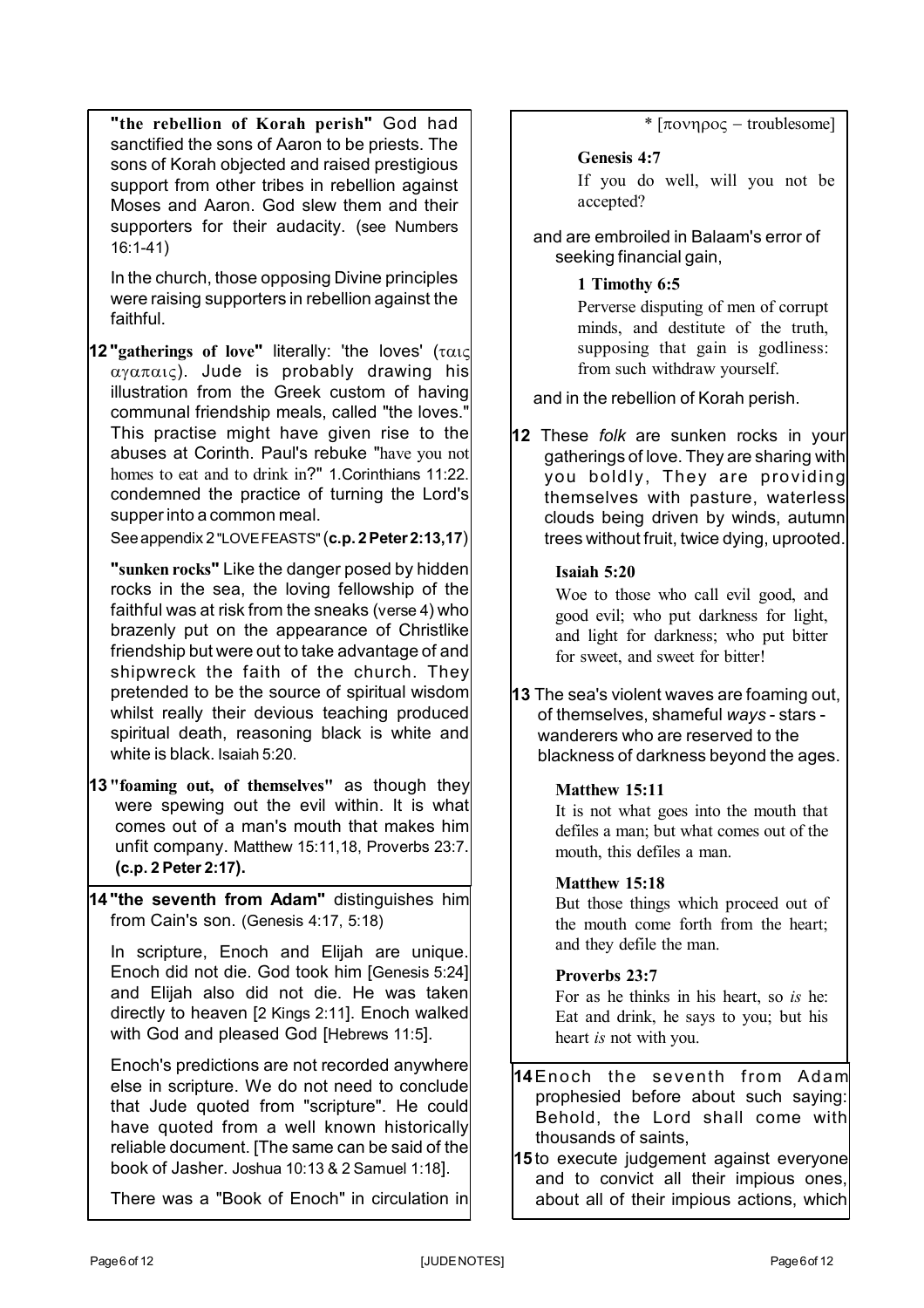New Testament times and there is a "Book of Enoch" available in English today. Unfortunately the sources from which this was translated have many discrepancies. It can hardly be called historically reliable.

Alfred Plummer listed similarities between the "Book of Enoch", 2 Peter and Jude, in his "Excursus on Notes to Jude" (Ellicott's Commentary). Most might be coincidental but the similarity of one to Jude 15 is striking. It is in the right hand column after Jude 15.

**15**The only other occurrence of the phrase "to execute judgement" is in John 5:27 ("And has also given him [the son] authority to execute judgment, because he is the Son of man".) It is important to read the context.

The Lord will come in order to "convict" them, not to give them a second chance.

John 16:8 "And when he is come, he will reprove the world of sin, and of righteousness, and of judgment"

**16 "murmurers, discontented persons,"** They were disgruntled complainers like the discontented angels in verse 6.

**"their mouth utters conceit"** 2 Peter 18 (For when they speak **great swelling** *words* of vanity ...)

**"appearance"** (προσωπον face), looks, image, social status, elitist, superficial - empty. Having social graces but morally bankrupt. Doing things for the sake of appearance.

**"For advantage"** like Balaam (see verse 11).

- **17**The word "**you**" is emphasised in verses 17 and 20, contrasting the beloved with the impious.
- **18**This advice, initially written to first century Christians, shows they understood that they were already in "the last time". The phrase "last time" did not refer to some remote future era. The "last time" is the Christian era. 1.John 2:18, 2.Timothy 3:1,2,6, Hebrews 1:2 1.Peter 1:20. That is why he used the present tense "**and**" in verse 19.**(x)**
- **19 "natural"** (ψυχικος of the soul, ψυχη). Man consist of "body, soul and spirit"

1 Thessalonians 5:23 'And the very God of peace sanctify you wholly; and *I pray God* your whole spirit and soul and body be preserved blameless unto the coming of our Lord Jesus Christ.'

they impiously commit, and about all the offensive things which impious sinners speak against him.

**The Book of Enoch** Section I Chapter 1 ...And behold! He comes with ten thousands of His holy ones To execute judgement upon all, And to destroy all the impious:

And to convict all flesh of all the works of their impiety which they have impiously committed, And of all the hard things which impious sinners have spoken against Him.

**2 Thessalonians 1:5-10**

5 Which is a manifest token of the righteous judgment of God, that ye may be counted worthy of the kingdom of God, for which ye also suffer: 6 Seeing it is a righteous thing with God to recompense tribulation to them that trouble you; 7 And to you who are troubled rest with us, when the Lord Jesus shall be revealed from heaven with his mighty angels, 8 In flaming fire taking vengeance on them that know not God, and that obey not the gospel of our Lord Jesus Christ: 9 Who shall be punished with everlasting destruction from the presence of the Lord, and from the glory of his power; 10 When he shall come to be glorified in his saints, and to be admired in all them that believe (because our testimony among you was believed) in that day.

- **16**These are murmurers, discontented persons, going after their own craving, and their mouth utters conceit, admiring appearance for the sake of advantage.
- **17**But **you**, beloved, remember the things previously said by the apostles of our Lord Jesus Christ,
- **18** that they used to tell you how, **in the last time**, there would be scoffers, who would go after their own impious craving.
- **19**These **are(x)** divisive, natural\*, devoid of spirituality# .

\* (ψυχικος of the soul)  $\pi$  (πνευμα spirit)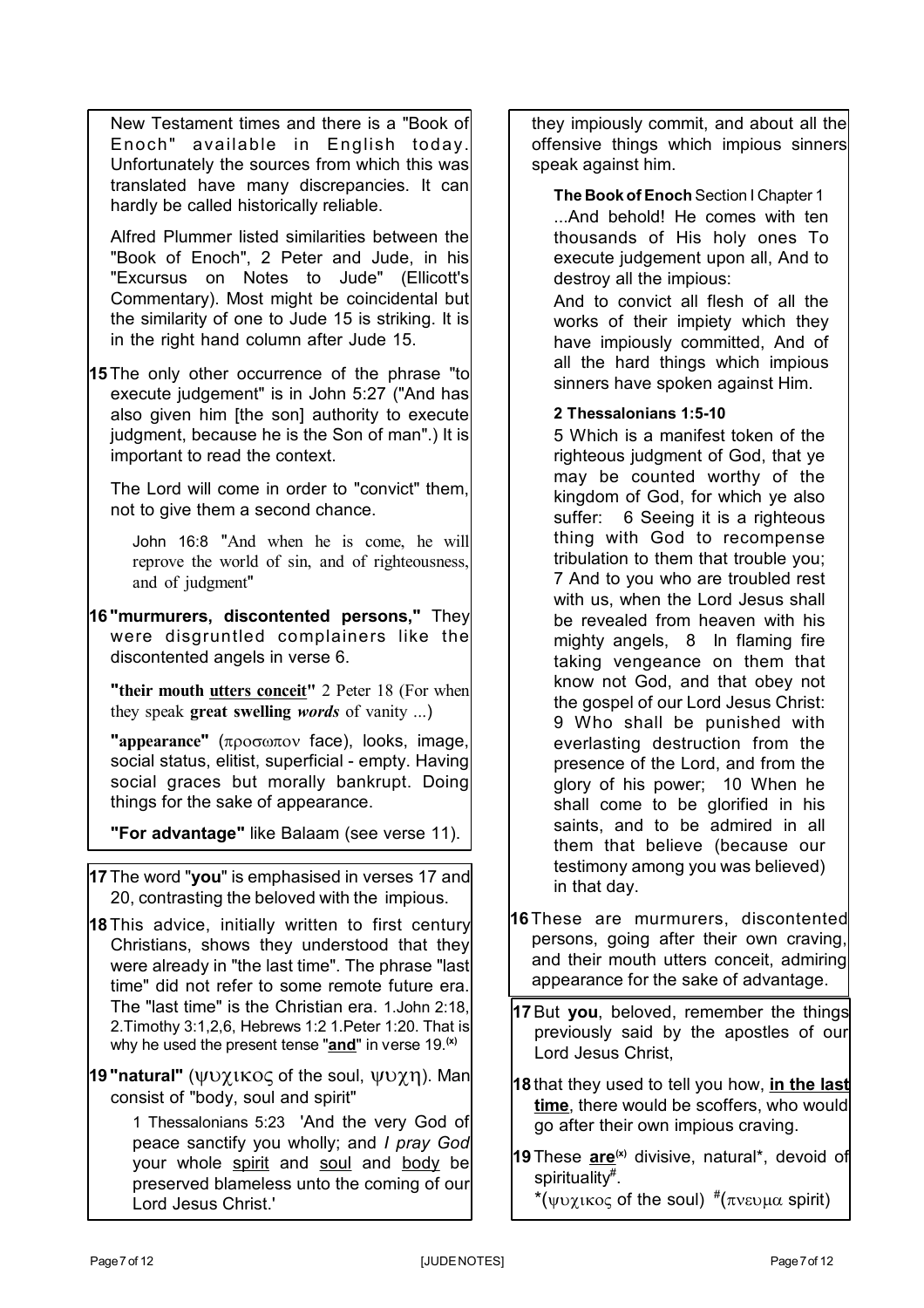The body goes to dust and the spirit returns to the giver - God.

Ecclesiastes 12:7 "Then shall the dust return to the earth as it was: and the spirit shall return unto God who gave it."

The word of God distinguishes between the soul and the spirit.

Hebrews 4:12 For the word of God is quick, and powerful, and sharper than any twoedged sword, piercing even to the dividing asunder of soul and spirit, and of the joints and marrow, and is a discerner of the thoughts and intents of the heart.

Here the word "soul" refers to the individual who dwells within the body, which the apostles referred to as their tent (AV. "tabernacle").

2.Corinthians 5:1 For we know that if our earthly house of *this* tent is dissolved, we have a building from God, a house not made with hands, eternal in the heavens.

2.Corinthians 5:4 For we who are in *this* tent do groan, being burdened: not because we would rather be unclothed, but clothed upon, that mortality might be swallowed up by life.

2.Peter 1:13 Yes, I think it appropriate, as long as I am in this tent, to stir you up by putting *you* in remembrance;

**"natural, devoid of spirituality"** These individuals were engrossed in their own personal interests having no spiritual aspirations. This brought them into conflict with the others.

# **20 "sacred"** "sacred" means the same as "holy". The "once delivered" faith (verse 3) is sacred.

**"praying in the Sacred Spirit"** The Holy Spirit guides us on what to pray and reinforces our supplications. 1.John 5:14, Romans 8:26.

**21** It is possible for a Christian to lose God's love and fail to gain eternal life. The Lord Jesus' mercy is constantly held out to us. It is up to us to accept it by being faithful and so keep ourselves in God's love. It must not be snubbed.

# **22 and 23**

**"Moreover"** Despite the seriousness of the problem addressed in this letter there might be Christians who need to be handled compassionately and these are to be

# **1 Corinthians 2:14**

But the natural\* man does not receive the things of the Spirit of God: for they are foolishness to him: neither can he know *them*, because they are discerned spiritually# .

 $*(\psi \nu \chi \kappa o \varsigma)$  of the soul) #(πνευματικως spiritually).

**20**But **you**, beloved, building yourselves on your sacred faith, praying in the Sacred Spirit,

# **1 John 5:14**

...this is the confidence that we have in him, that, if we ask any thing according to his will, he hears us:

**Romans 8:26**

Similarly the Spirit also helps our infirmities: for we don't know what we should pray for as we should: but the Spirit himself makes intercession for us with groaning which cannot be uttered.

- **21** keep yourselves in God's love, unto eternal life, accepting the mercy of our Lord Jesus Christ,
- **22** Moreover, definitely have compassion on some, distinguishing between *them*

**23** and others *whom you must* save with horror, snatching *them* out of the fire; even detesting the undergarment, sullied by the flesh.

# **Zechariah 3:1-7**

1 And he showed me Joshua the high priest standing before the angel of the LORD, and Satan standing at his right hand to resist him. 2 And the LORD said to Satan, 'The LORD rebuke you, O Satan; even the LORD who has chosen Jerusalem rebuke you: *is* not this a brand plucked out of the fire?' 3 Now Joshua was clothed with filthy garments, and stood before the angel. 4 And he answered and spoke to those who stood before him, saying, 'Take away the filthy garments from him.' And to him he said, 'Behold, I have caused thine iniquity to pass from you, and I will clothe you with change of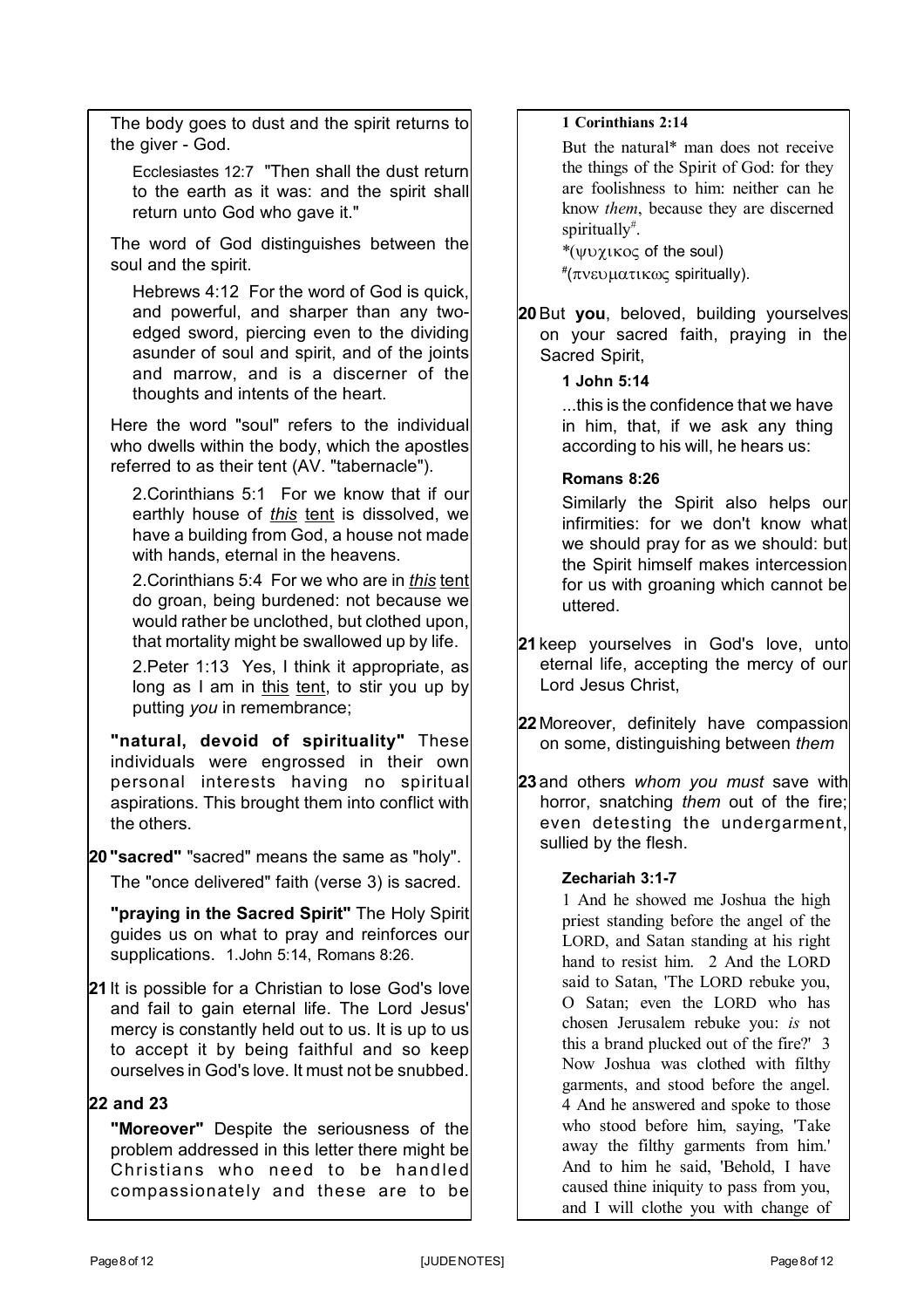distinguished from those who need snatching out of the fire. Some Greek texts are confusing but the Received Text is quite clear on this being a comparison between two situations.

**23** Joshua son of Josedech was "a brand plucked out of the fire" (see comments on verse 9). Yet God was able to make him suitable to be a High Priest. Zechariah 3:1-7. There are many thoughts to ponder on and spiritual wisdom to be found in this passage. Joshua's sin-stained garments were removed. The LORD removed his iniquity. He was clothed with righteous garments making him suitable for service. But note - the LORD sternly instructed him to be actively faithful and then only would the LORD honour him with responsible service.

**"even detesting the undergarment, sullied by the flesh."** Timothy was advised to "Flee also youthful lusts: but follow righteousness, faith, love, peace, with those who call on the Lord out of a pure heart" 1.Timothy 2:22**.** Christians are advised "let him who thinks he stands take care in case he falls." 1.Corinthians 10:12.

- **24 "to keep them upright"** Again some Greek texts are confusing but the Received Text is quite clear that the restored fallen are in mind. There is exceeding joy in heaven over sinners who repent. Luke 15:10
- **25**The wicked might fail to understand God and slander him. The self righteous might accuse God of being foolish in being so merciful. But his ways are immeasurably higher than our ways. Well did God through Isaiah say:

For *as* the heavens are higher than the earth, so are my ways higher than your ways, and my thoughts than your thoughts. (Isaiah 55:9)

The humble cry "God be merciful to me a sinner" and rejoice in the LORD their Saviour.

He who stooped to save us, may He ever rule over us.

**Amen**.

raiment.' 5 And I said, 'Let them set a fair mitre upon his head.' So they set a fair mitre upon his head, and clothed him with garments. And the angel of the LORD stood by. 6 And the angel of the LORD protested to Joshua, saying, 7 'Thus says the LORD of hosts; If thou wilt walk in my ways, and if thou wilt keep my charge, then thou shalt also judge my house, and shalt also keep my courts, and I will give you places to walk among these that stand by.'

**24**Now to the *one* having the power to keep them upright, and to present them in the presence of his glory, without blemish, in exceeding joy,

## **Luke 15:10**

...I say to you, there is joy in the presence of the angels of God over one sinner who repents.

**25** to the only wise God our Saviour - glory and majesty - dominion and authority both now and throughout the ages.

### **Revelation 5:11-13**

And I beheld, and I heard the voice of many angels round about the throne and the beasts and the elders: and the number of them was ten thousand times ten thousand, and thousands of thousands; 12 Saying with a loud voice, Worthy is the Lamb that was slain to receive power, and riches, and wisdom, and strength, and honour, and glory, and blessing. 13 And every creature which is in heaven, and on the earth, and under the earth, and such as are in the sea, and all that are in them, heard I saying, Blessing, and honour, and glory, and power, *be* to him who sits upon the throne, and to the Lamb for ever and ever.

**Amen**.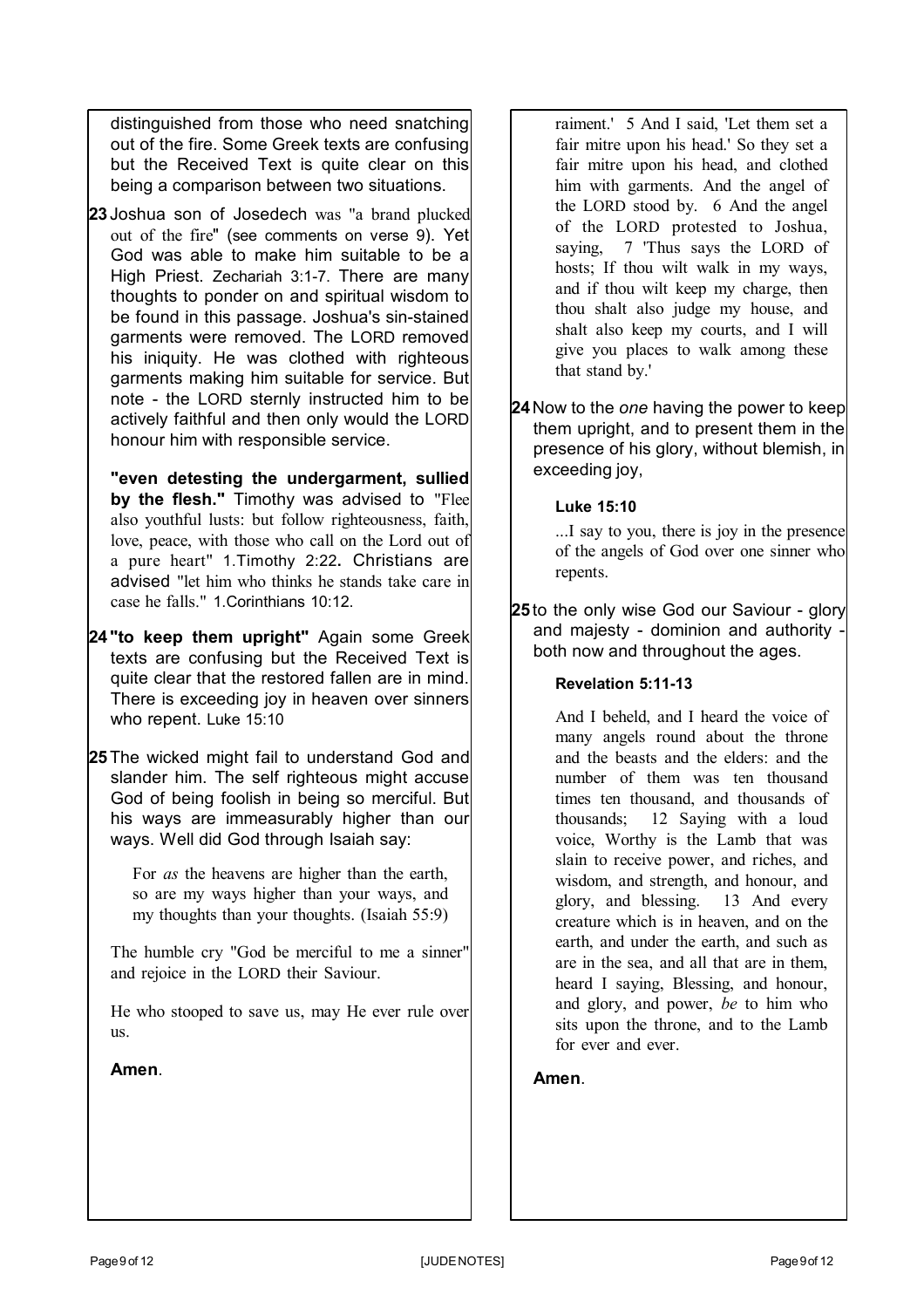# **1) MOSES' BODY Jude 9**

#### **FROM NOTES ON JUDE 9**

In Zechariah 3:1-5. Satan<sup>#</sup> is accusing Joshua son of Josedech, of not being fit to be the high priest, to the angel of the LORD. The LORD intervenes saying Joshua is "a brand plucked out of the fire" Perhaps Satan also confronted Michael in a similar manner over Moses' body because, Moses had struck the rock when God had told him to speak to the rock (Numbers 29:7-13). However, why the disagreement over the body?

**Jude 9** (direct translation)

Yet Michael, the archangel, whilst disputing with the devil# (he was reasoning about **Moses' body)** hesitates to bring *against him* a charge of slander\* but says, "The Lord censure you".

- # [διαβολος an accuser]
- \*  $\lceil \beta \lambda \alpha \sigma \phi \eta \mu \alpha \rho \rangle$  blasphemy, slander

### **Zechariah 3:2**

the LORD said to Satan, The LORD rebuke you, O Satan; even the LORD who has chosen Jerusalem rebuke you: *is* not this\* a brand plucked out of the fire? \*(Joshua son of Josedech)

#[σατανας adversary]

# **COMMENT**

**\_\_\_\_\_\_\_\_\_\_\_\_\_\_\_\_\_\_\_\_\_\_\_\_\_\_\_\_\_\_\_\_\_\_\_\_\_\_\_\_\_\_\_\_\_\_\_\_\_\_\_\_\_\_\_\_\_\_\_\_\_\_\_\_\_\_\_\_\_\_\_\_\_\_\_\_\_\_\_\_\_\_\_\_\_\_**

# **GOD'S PLAN**

God had a plan. Satan was aware of it and intended to thwart it. [See the series of studies "UNDERSTANDING THE BIBLE"]

The plan was to bring the Messiah into the world to set up his kingdom on earth. This materialised at the end of the Hebrew era when the Lord Jesus came into the world, prepared his followers for the inauguration of his universal kingdom. Having died, risen from the dead and ascended into heaven he set up his kingdom in this the final era. This kingdom is in the world but not of the world. It is a spiritual kingdom. Many saints of old anticipated and yearned for Messiah's coming.

# **Job was one of them:**

The Book Called Job tells of a thoroughly good man of God named Job who lived in Uz [in south Jordan] probably when the Israelites lived in Egypt. Even whist enduring extreme suffering and being castigated by his friends, Job made four astounding statements:-

- 1) "Even if He/it slays me, yet I will confidently wait for Him. I can definitely acquit myself before Him\*" (Job 13:15,16a. direct translation). \*That is - before the LORD God.
- 2) "Because I personally know that my redeemer lives, and that at the end\* He will stand upon the earth". (Job 19:25. direct translation)
- 3) "So after my skin is destroyed, yet in my body I will behold God. Whom I, me-myself, will behold for myself. That is my own eyes will see and not someone else's." (Job 19:26-27a. direct translation) then at the end of v.27:-
- 4) "My yearning for this engrosses me." (direct translation)

Job expected to meet the LORD, **in his body**, on the earth.

### **Joseph would be another of them:**

Joseph insisted on his bones being taken back to Canaan **to be buried there**, because he knew that God would bring the children of Israel out of Egypt.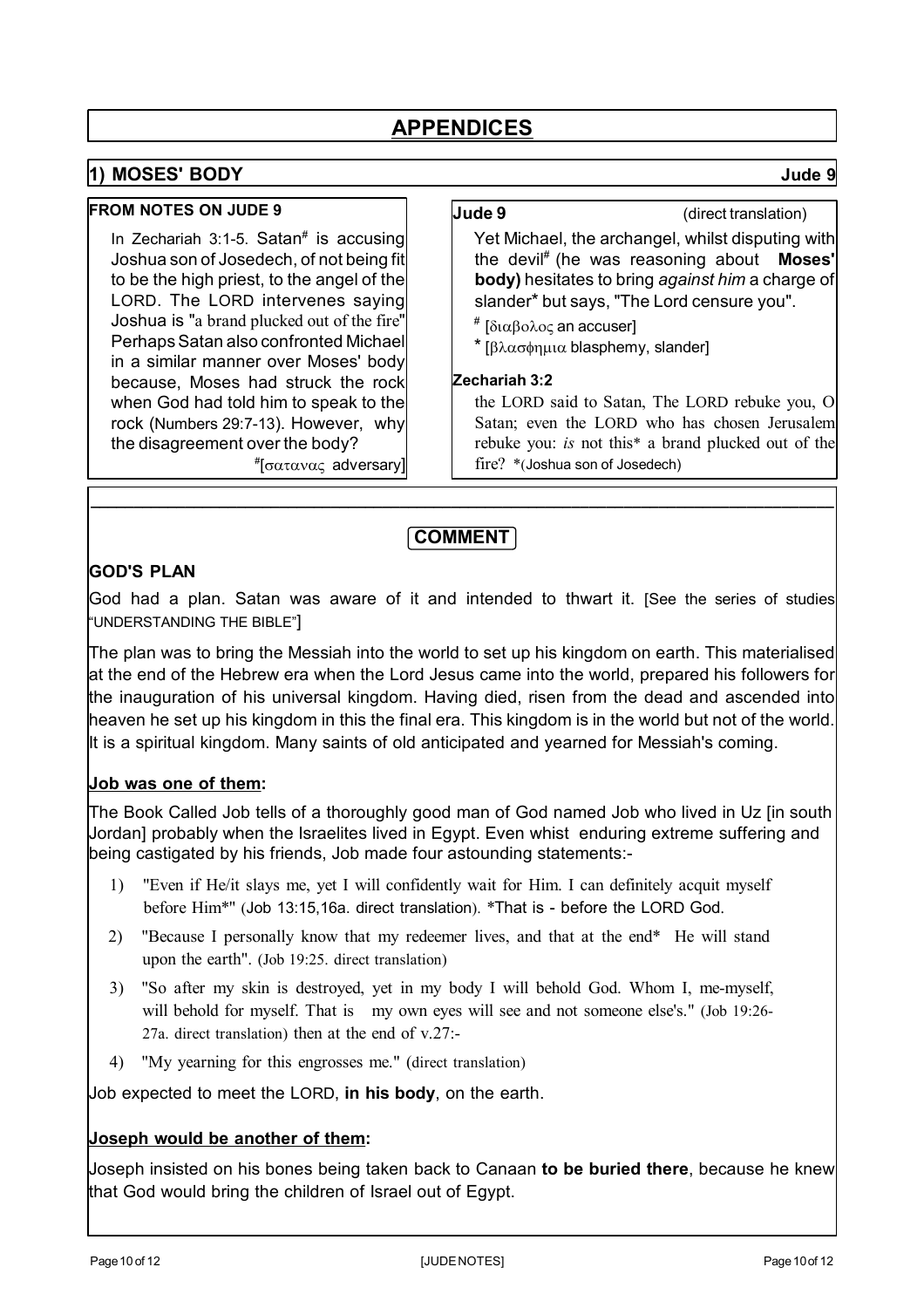#### **Genesis 50:25**

And Joseph took an oath of the children of Israel, saying, God will surely visit you, and you will carry up my bones from here.

#### **Exodus 13:19**

And Moses took the bones of Joseph with him: for he had strictly sworn the children of Israel, saying, God will surely visit you; and you will take up my bones away from here with you.

#### **Joshua 24:32**

And the bones of Joseph, which the children of Israel brought up out of Egypt, they buried in Shechem, in a parcel of ground which Jacob bought from the sons of Hamor the father of Shechem for an hundred pieces of silver: and it became the inheritance of the children of Joseph.

This request was an act of faith not a superstitious or sentimental desire to be buried in Canaan.

#### **Hebrews 11:22**

By faith Joseph, when he died, mentioned the departure of the children of Israel; and gave commandment concerning his bones.

Evidently he anticipated being raised along with many other saints to meet the Messiah.

### **They were not disappointed:**

An astounding event took place **after the Lord Jesus rose from the dead**. There were numerous whitened graves of the saints outside of Jerusalem. Many of the saints of old **rose from the dead and were seen** in Jerusalem:-

#### **Matthew 27:52-53**

52 And the graves were opened; and many bodies of the saints which slept rose, 53 And came out of the graves after his (Jesus') resurrection, and went into the holy city, and appeared to many.

This was at the end of the Mosaic era, when the Messiah set up his spiritual kingdom on earth, in the last days:-

#### **Galatians 4:4**

But when the fulness of the time was come, God sent forth his Son ...

#### **Hebrews 1:1-2**

1 God, who at various times and in different ways spoke in time past unto the fathers through the prophets, 2 Has in these last days spoken to us through his Son

#### **Hebrews 9:26**

but now, once, in the consummation of the ages, he has appeared to put away sin though the sacrifice of himself. c.p. Hebrews 8:13 & 1 Corinthians 10:11 "end**s** of the **ages**" (gk.)

### **Faithful Christians are in the Messiah's kingdom**

## **Colossians 1:13**

Who has delivered us from the power of darkness, and has translated us into the kingdom of his dear Son: